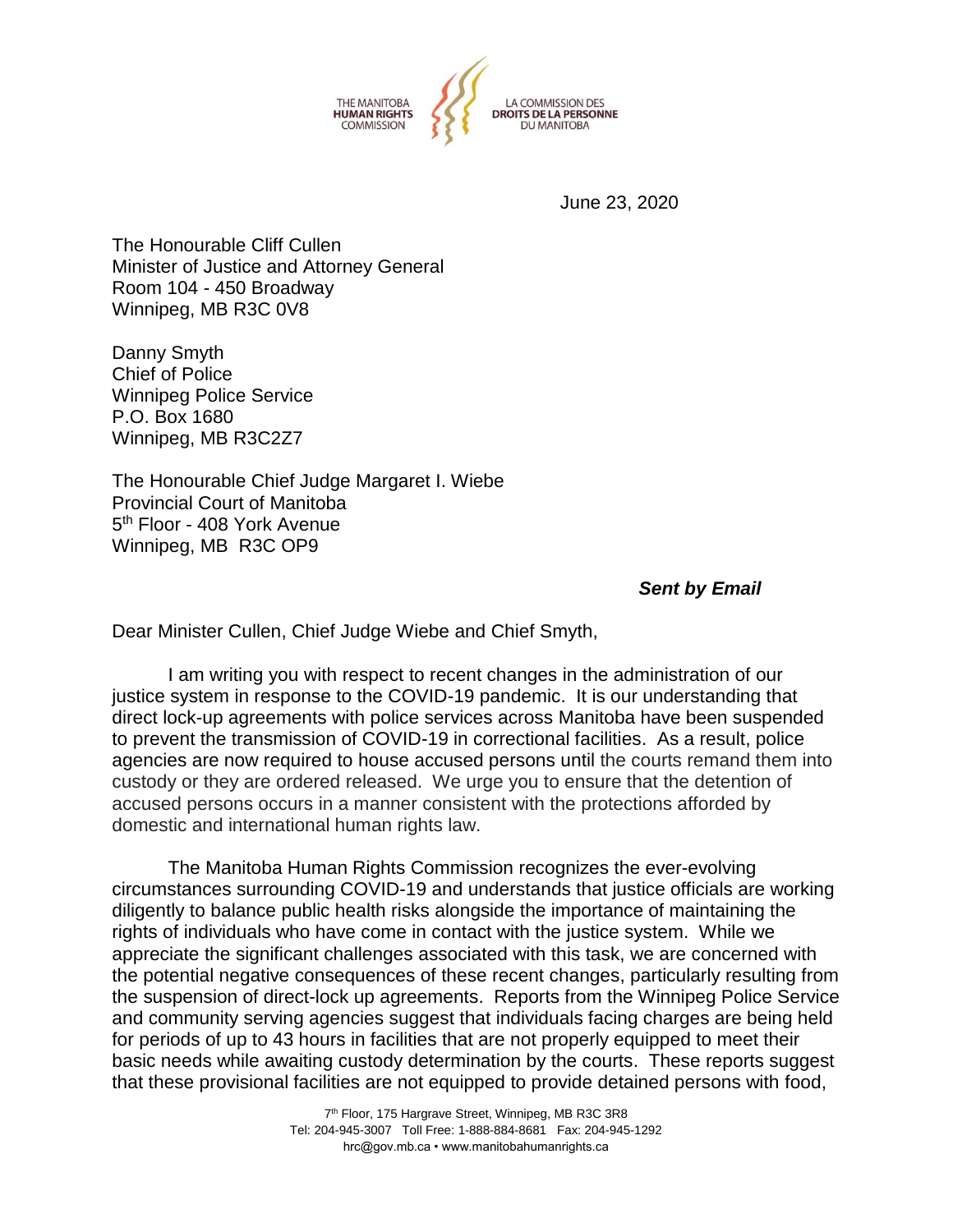water and basic sanitation supplies; or to provide detained persons with necessary access to legal representation and medical services. It is also our understanding that some of the provisional detention cells are not equipped with running water or toileting facilities.

As the agency responsible for the promotion and protection of human rights in Manitoba, we remind you of our collective obligation to protect the rights of all Manitobans, including those who find themselves in contact with our criminal justice system. We respectfully direct you to the United Nations Standard Minimum Rules for the Treatment of Prisoners ("*The Mandela Rules*"), which set out basic obligations for governing bodies with respect to the accommodation, sanitation, food, personal hygiene and health care services for detained persons. We are concerned that the current model in place for holding charged individuals may compromise Manitoba's ability to meet these minimum rules. We urge government officials and decision-makers to find proactive solutions to meet the basic needs of individuals facing charges in Manitoba.

We further note that the urgency and importance of meeting the basic needs of charged individuals is amplified by the risks associated with COVID-19. At this time, it is critical that detained individuals be given the resources necessary to comply with our government's public health orders, including physical distancing, frequent handwashing, access to sanitation supplies and facemasks. We note that COVID-19 is found to disproportionately impact vulnerable communities, including Black, Indigenous and people of colour, who are already overrepresented in our justice system.

Finally, we draw your attention to our collective obligations under *The Human Rights Code* to provide public service in a non-discriminatory manner, so as to respect the inherent worth and dignity of every human being. We stress the importance of ensuring that any changes to the administration of our justice system respect the right of every person to reasonable accommodation of disability related needs, as well as other needs emerging from a characteristic protected under *The Code*. This includes timely access to medical care and treatment arising from a disability.

We appreciate that the recent changes to the administration of our justice system are not only intended to address concerns related COVID-19, but align Manitoba with other Canadian jurisdictions by requiring a judicial order prior to admitting an accused person to a provincial correctional facility. We appreciate the legal imperative of this change, which we note is further supported by Rule 7 of *The Mandela Rules.* However, we also note that that this change requires an efficient and accessible judicial system, capable of making custody determinations in a timely manner.

While the Commission recognizes that COVID-19 has presented governments and decision makers with unprecedented challenges, we stress the importance of approaching the COVID-19 pandemic through the lens of human rights. In April 2020, the Commission released *A Human Rights Based Approach to COVID-19: Principles and Actions*. We encourage governments and decision makers to align their responses to COVID-19 with international and domestic human rights laws, including *The Human*